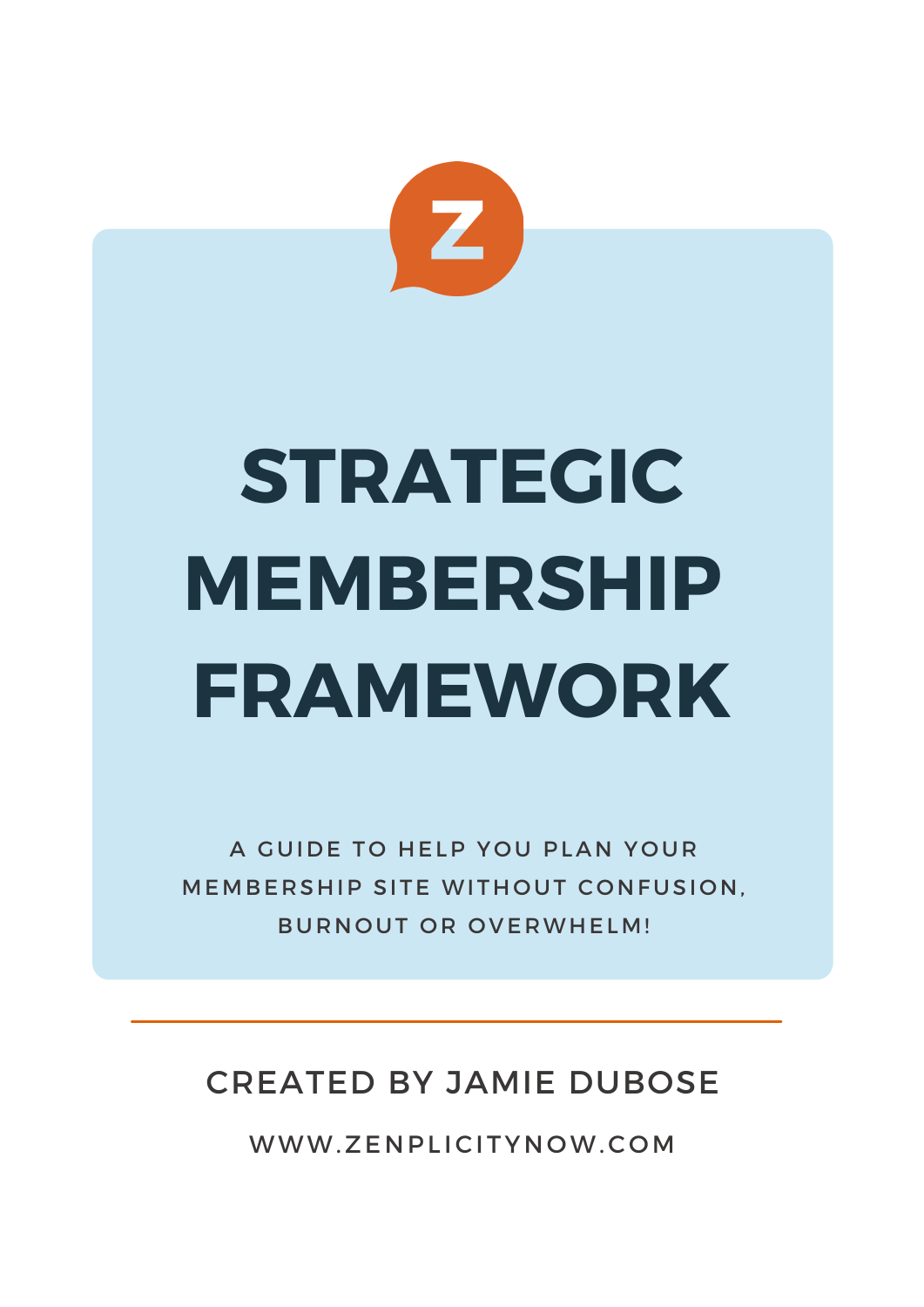## **STRATEGIC MEMBERSHIP FRAMEWORK**

## $\blacksquare$

#### idea validation

Before you can determine anything else about your plans for a membership site, you need to identify your audience, their problem, and the solution you will provide them through your membership community.



#### design architecture

You need to think about the visual elements of your membership site and align your member journey and the content with the design elements you want to incorporate throughout your site. This step determines what the "front" end of your site will look like.

3

#### **TECHNOLOGY**

Not all membership site platforms are created equal, and that's a GOOD thing! You'll need to determine the complexity and functional customization that you are comfortable with so you can choose your tech components wisely.

## $\overline{\mathbf{4}}$

#### **ONBOARDING**

An excellent member experience starts with an excellent onboarding process. You need to create an onboarding process that will introduce them to your community, set expectations and prep them for successfully consuming your content.

5

#### **COMMUNICATION**

Communication begins as soon as a prospect is on your order form. You need a plan for automated email campaigns that will create engagement and encourage repeat visits at every step in the cycle - from abandoned cart to win back campaigns.



#### Fulfillment

You need a plan to organize and present the content you've prepared for your membership site. Depending on the learning elements you're using, there are some essential rules and best practices you need to follow for content display & teaching effectively.

#### www.ZenplicityNow.com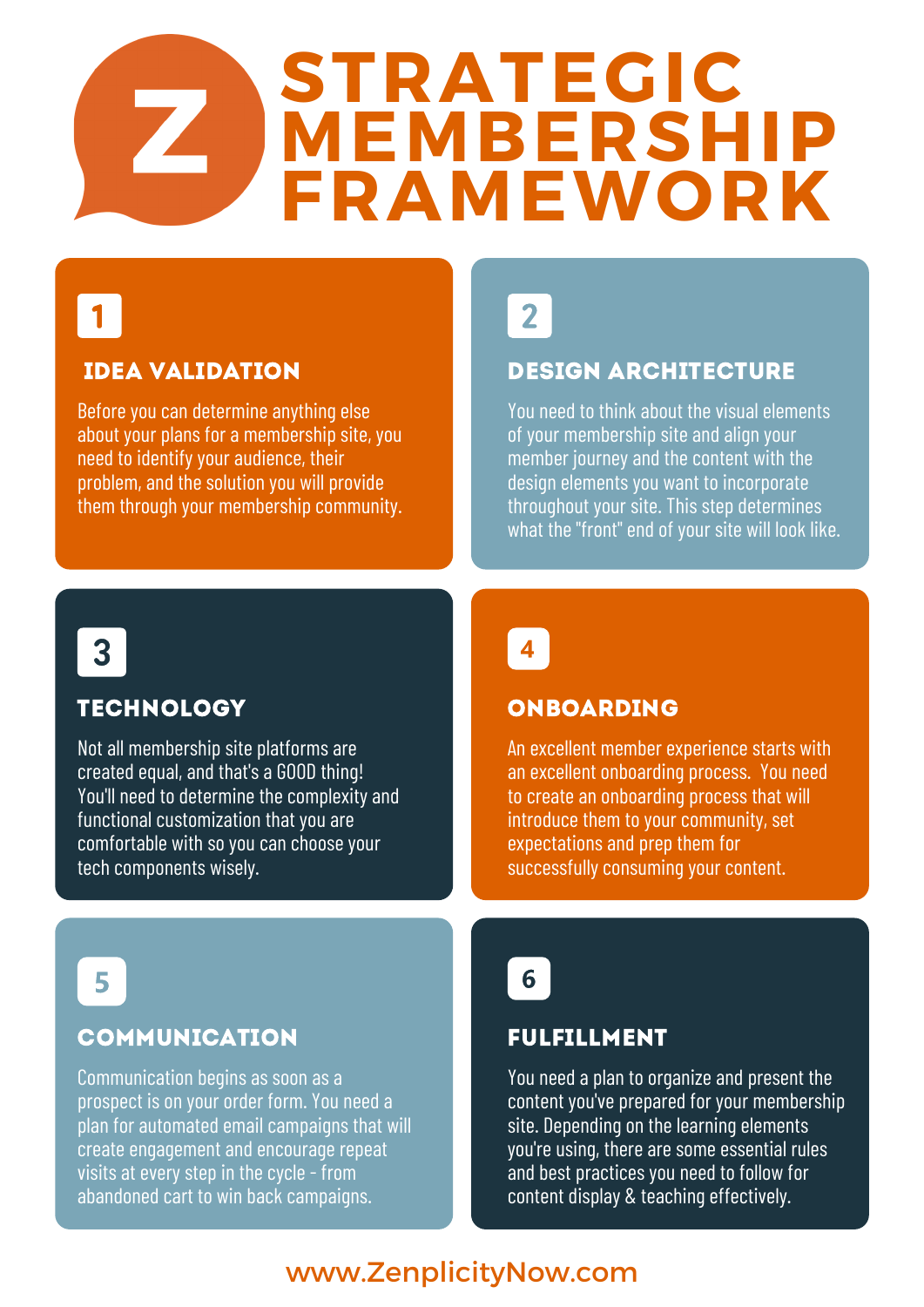## MEMBERSHIP FRAMEWORK ACTION STEPS

**IDEA VALIDATION:** brainstorm your big, juicy membership idea. Let your imagination run wild.

**DESIGN ARCHITECTURE:** brainstorm the visual elements you want in your membership.

**TECHNOLOGY:** brainstorm tech features that you'd like to have in your membership.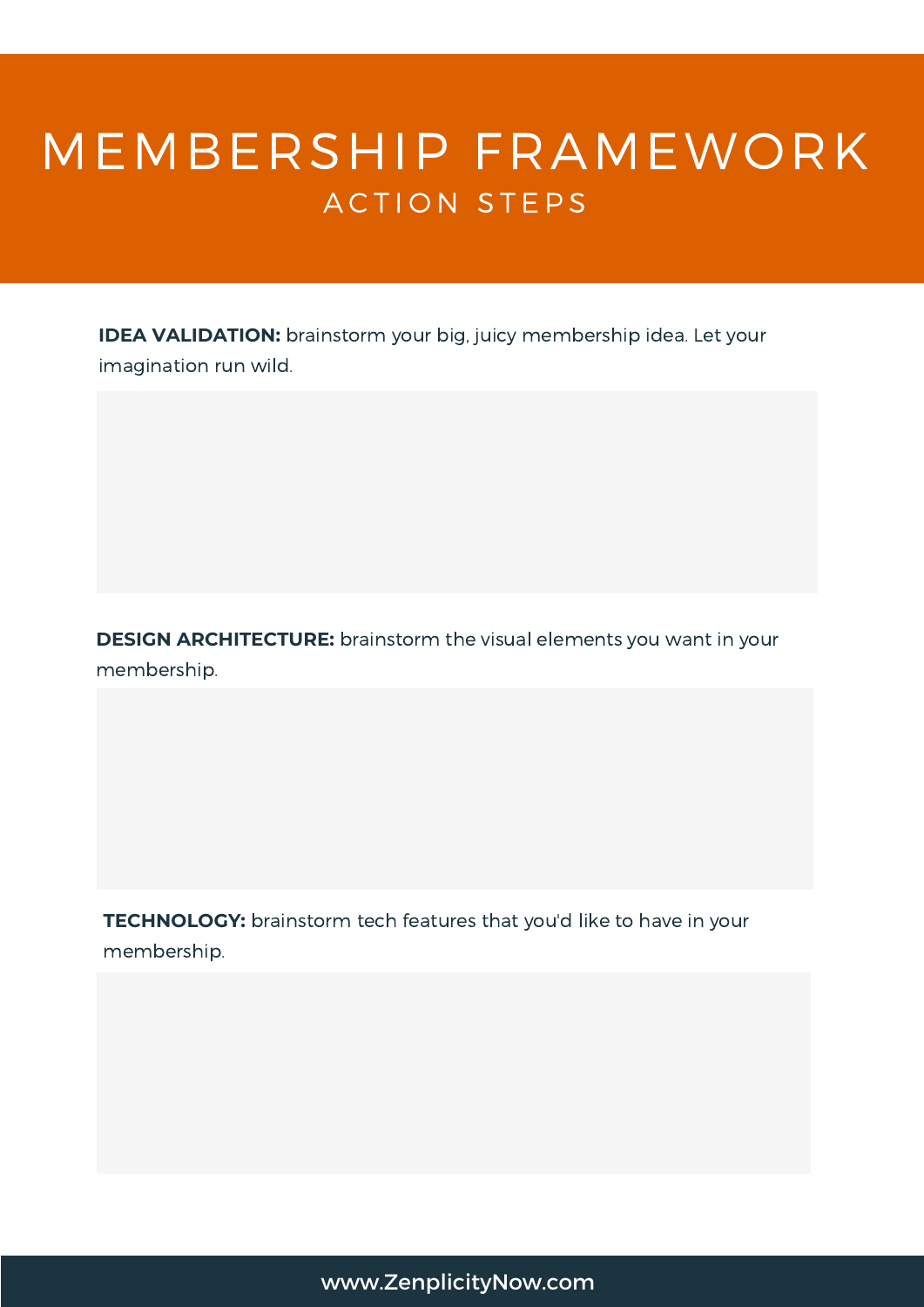### MEMBERSHIP FRAMEWORK ACTION STEPS

**ONBOARDING:** What initial steps will a new member need to take to be set up for success in your membership?

**COMMUNICATION:** brainstorm automated email campaigns you'll need for communicating with your members.

**FULFILLMENT:** brainstorm how you want to organize and present your membership content and deliverables..

#### www.ZenplicityNow.com